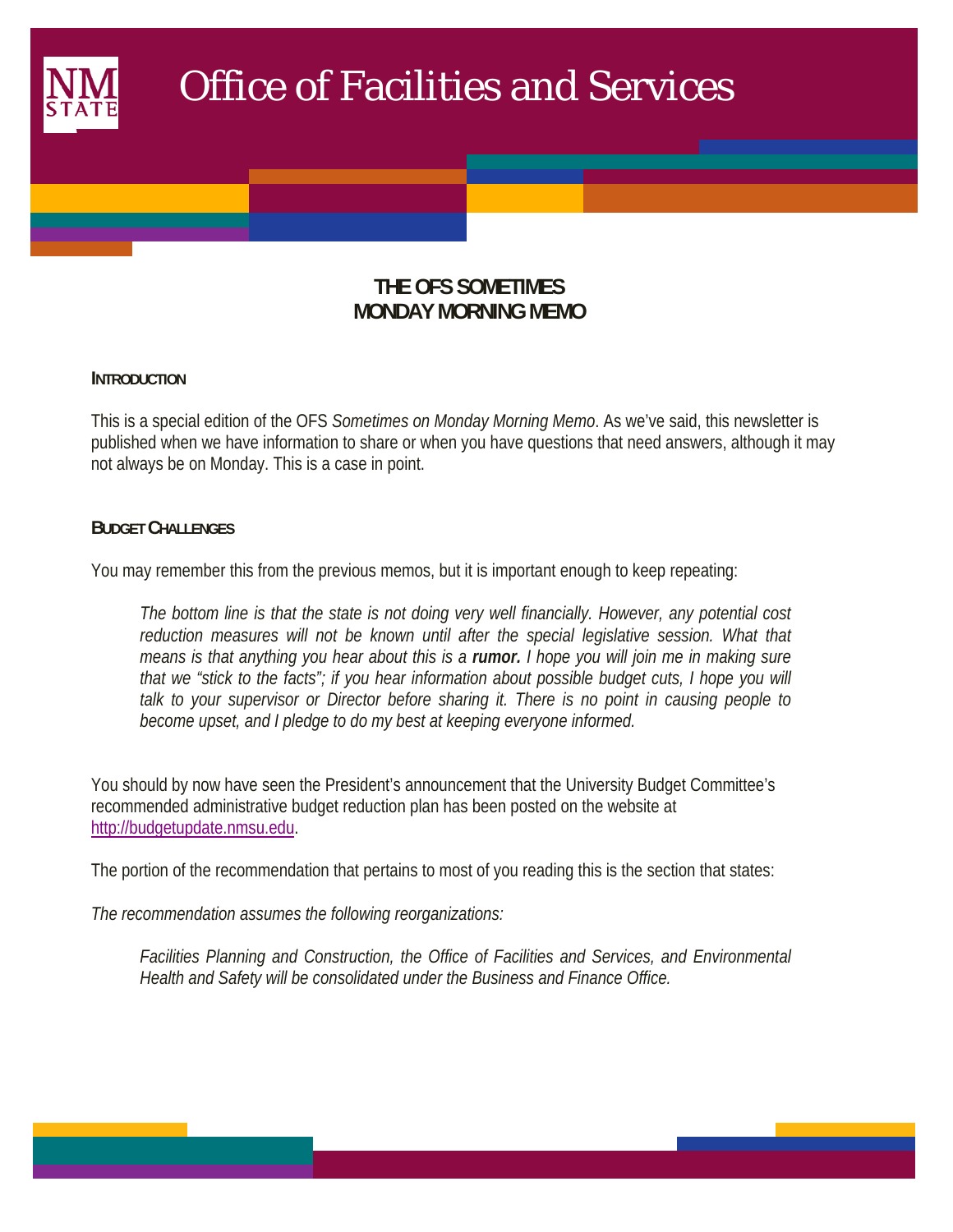| June 4             | Develop draft final <i>administrative</i> cut recommendation to the President at the detail<br>level                                                                                                                                                                                    |
|--------------------|-----------------------------------------------------------------------------------------------------------------------------------------------------------------------------------------------------------------------------------------------------------------------------------------|
| June 9-<br>revised | Place draft final <i>administrative</i> cut recommendation on the Budget website<br>Announce internal hearing on June 15.                                                                                                                                                               |
| June 15            | Hold internal hearing on perceived impact of cut proposals on <i>administrative</i> units:<br>Comments may be in writing or presented in a ten-minute in person hearing before the<br><b>UBC</b><br>Finalize <i>administrative</i> cut recommendation to President as a result of input |
| June 22            | President approves final <i>administrative</i> cut recommendation                                                                                                                                                                                                                       |

The arrow points to the current step in the budget process. While the University Budget Committee has recommended that FPC, EHS, and OFS be combined into a single unit, several steps remain before the recommendation is accepted.

I would also like to point out that the memo from the President had this statement in bold type:

### *In terms of regular staff, we anticipate that no one will lose their employment; a minimal number of employees will need to be reassigned within HR policy.*

## **STRESS MANAGEMENT / WELLNESS**

New ways of doing business can be stressful, and NMSU has resources to help you if necessary. Most of you know (or should know) Dario Silva, and the Health and Wellness mission is to *"promote wellness of the body, mind, and spirit":* 

http://wellness.nmsu.edu/

There is even an online Stress Management program:

http://wellness.nmsu.edu/eap/stress/index.htm

Please feel free to take advantage of these valuable resources.